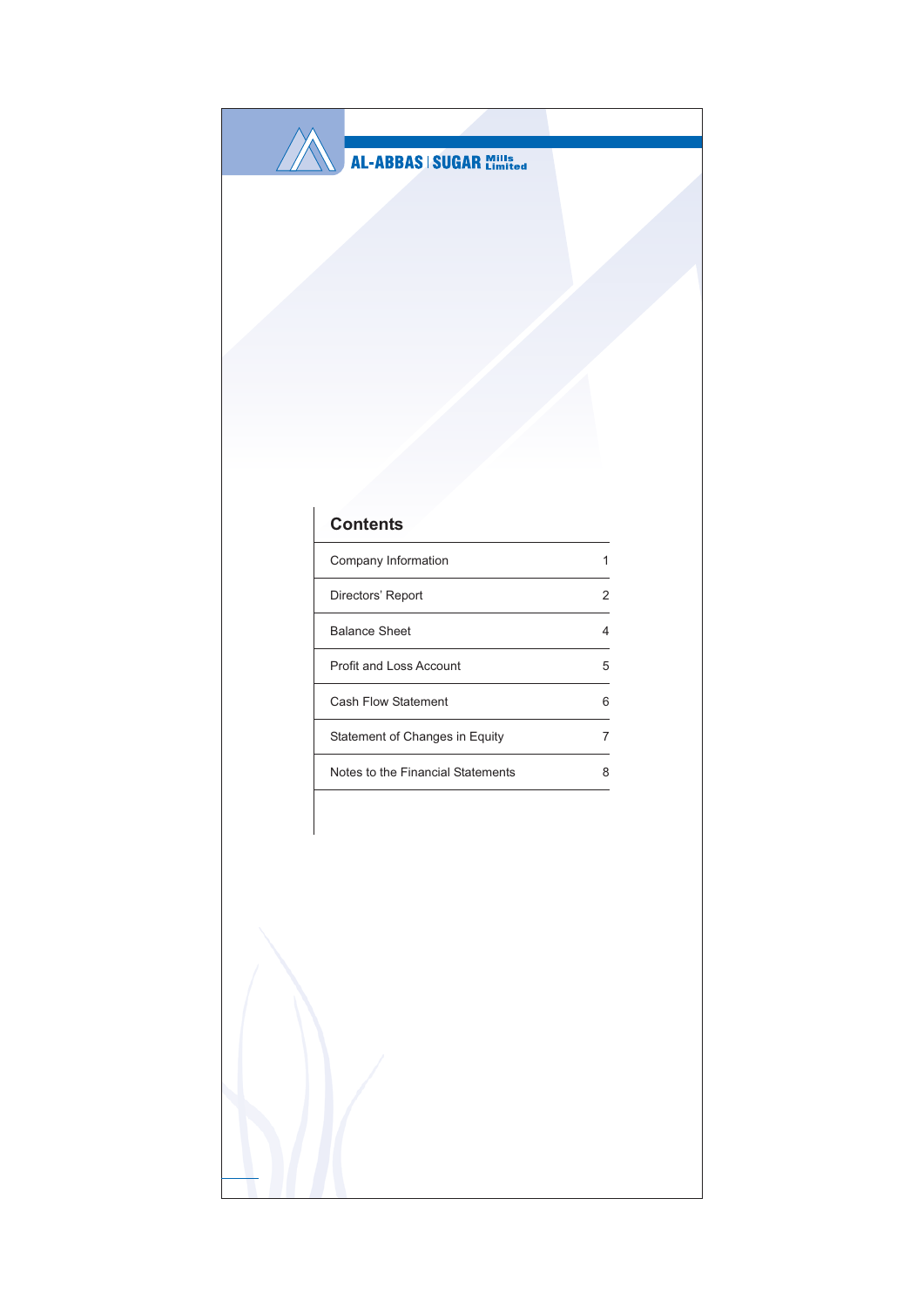# **AL-ABBAS | SUGAR Mills COMPANY INFORMATION BOARD OF DIRECTORS** Muhammad Iqbal Usman Chairman Shunaid Qureshi **Chief Executive** Asim Ghani Director Duraid Qureshi Director Munawar A. Siddiqui Director Munaf Ibrahim Director Shahid Anwar Director **COMPANY SECRETARY** Khursheed Anwer **CHIEF FINANCIAL OFFICER** Zuhair Abbas - ACA **AUDIT COMMITTEE** Muhammad Iqbal Usman Chairman Duraid Qureshi Member Asim Ghani Member **AUDITORS** Hyder Bhimji & Co. **Chartered Accountant LEGAL ADVISOR** Usmani & Iqbal Advocate & Solicitors **BANKERS** Al-Baraka Islamic Bank Allied Bank Limited Bank Al-Falah Limited Habib Bank Limited **MCB Bank Limited** Saudi Pak Commercial Bank Limited Standard Chartered Bank Limited United Bank Limited **REGISTERED OFFICE** 2nd Floor, Pardesi House, Survey No. 2/1, R.Y. 16, Old Queens Road, Karachi - 74000 Tel: 92-21-111-111-224 Fax: 92-21-2470090 Website: www.aasml.com **FACTORY LOCATIONS**

1) Mirwah Gorchani, Distt. Mirpurkhas, Sindh 2) Main National Highway, Dhabeji, Sindh

1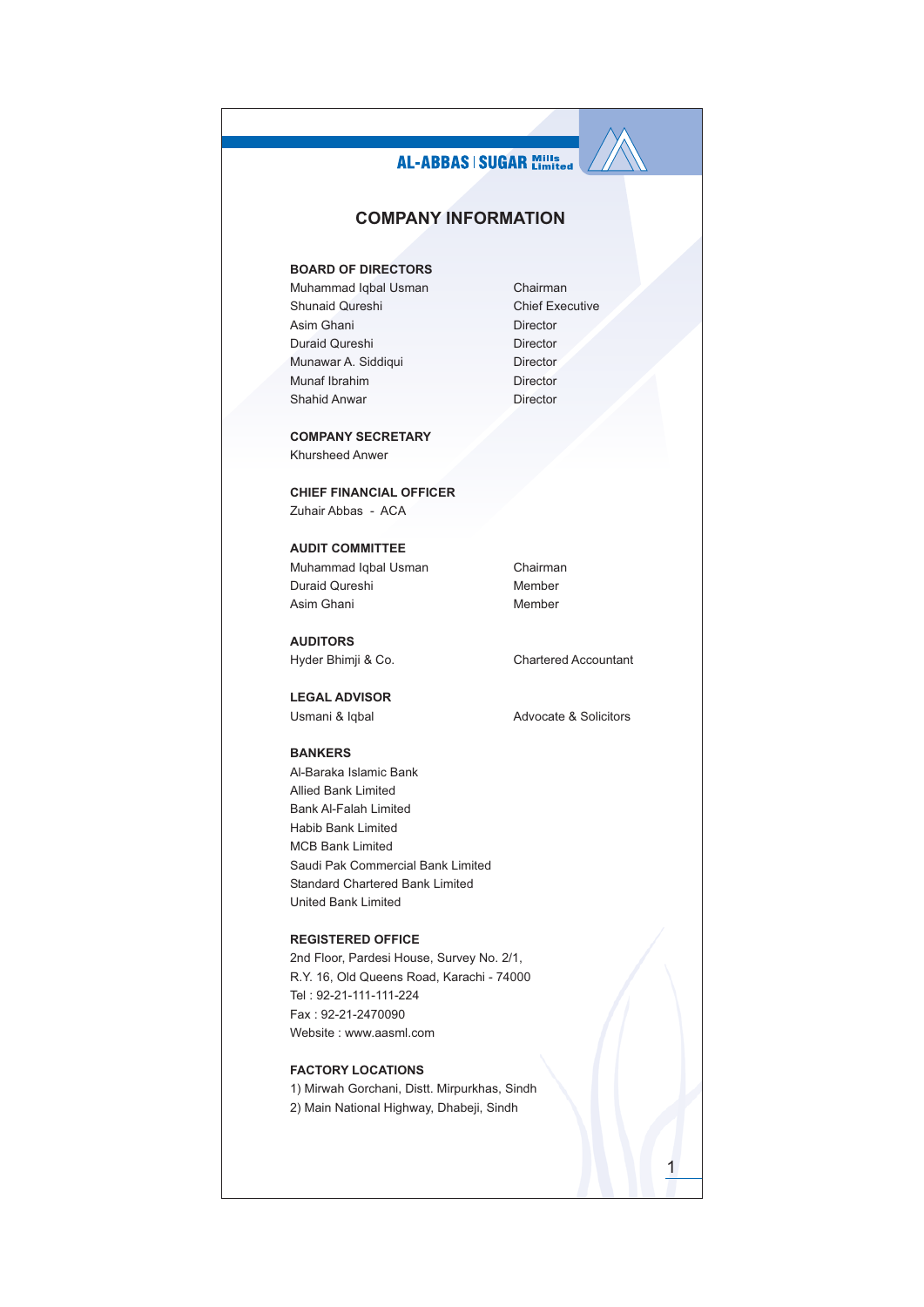## **DIRECTORS' REVIEW REPORT**

The directors are pleased to present the financial statements for the nine months ended June 30, 2008.

The financial results of the Company during the period under review compared with the corresponding period are summarized below:

The profit and loss account for the nine months under review is as follows:  $\sqrt{10}$  $= -1$ **Contract** 

|                                      | Nine months<br>ended June<br>30, 2008        | <b>NING MONUS</b><br>ended June<br>30, 2007 |
|--------------------------------------|----------------------------------------------|---------------------------------------------|
|                                      | $\leftarrow$ (Rs. in thousand) $\rightarrow$ |                                             |
| Operating profit                     | 268.900                                      | 121.407                                     |
| Other operating income               | 10.094                                       | 11,263                                      |
|                                      | 278.994                                      | 132.670                                     |
| Finance cost                         | (127, 855)                                   | (42, 358)                                   |
| Exchange loss on Gross currency swap | (57,092)                                     |                                             |
| Profit before taxation               | 94.047                                       | 90.312                                      |
| Provision for taxation               | (16,529)                                     | (18, 798)                                   |
| Profit after taxation                | 77,518                                       | 71.514                                      |
|                                      |                                              |                                             |

#### **OPERATING RESULTS**

During the period under review, your Company registered an increase of Rs.<br>147.493 million in operating profit compared to corresponding period of last<br>year. Profit earned after taxation increased to Rs. 77.518 million com Rs. 71.514 million in the corresponding period of last year despite an increase<br>of financial charges by Rs. 85,497.

| Sudar unit |  |
|------------|--|
|------------|--|

| The operational data is given below: | Nine months                | Nine months            |
|--------------------------------------|----------------------------|------------------------|
| <b>Operational data</b>              | ended June<br>30.2008      | ended June<br>30, 2007 |
| Date of start of season              | <b>November</b><br>15.2007 | November<br>12, 2006   |
| No. of days worked                   | 147                        | 140                    |
| Crushing (M. Tons)                   | 615.690                    | 442.394                |
| Production (M. Tons)                 | 61.965                     | 42.953                 |
| Recovery (%)                         | 10.06                      | 9.71                   |

The Sugar cane crushing season started on November 15, 2007 and the Company crushed 615,690 M.T. sugar cane up to March 8, 2008 compared to 442,394 M.T. sugar cane in the corresponding period of last year showing an increase of 39.17%. The Company also registered an increase in the production of white bagged sugar by 19,012 M.T. from 42,953 M.T. of last year to the corresponding period of this year of 61,965 M.T. showing an increase of 39.17%. The Company produced 1,239,300 bags of 50 k.g. each this year. It is the second time since the inception of your Company that we have achieved such phenomenal production. Despite various constraints confronting the sugar industry as a whole including falling sugar sale prices compared to prevailing in last year, your Company managed to earn profit in sugar segment of the Company. This achievement was possible due to operational efficiencies and procurement of high quality sugar cane.

#### **Distillery unit**

The operational data is given below: Nine months Nine months ended June ended June **Operational data** 30, 2008 30, 2007 No. of days worked  $-L$ Unit - I 257 241 - Unit - II 256 229  $-$  Unit  $-$  I 17.091 15.505 Production (M. Tons) - Unit - II 17.448 15.358 - Unit - I Capacity attained (%)  $98$ **QR** - Unit - II 98 97  $\overline{2}$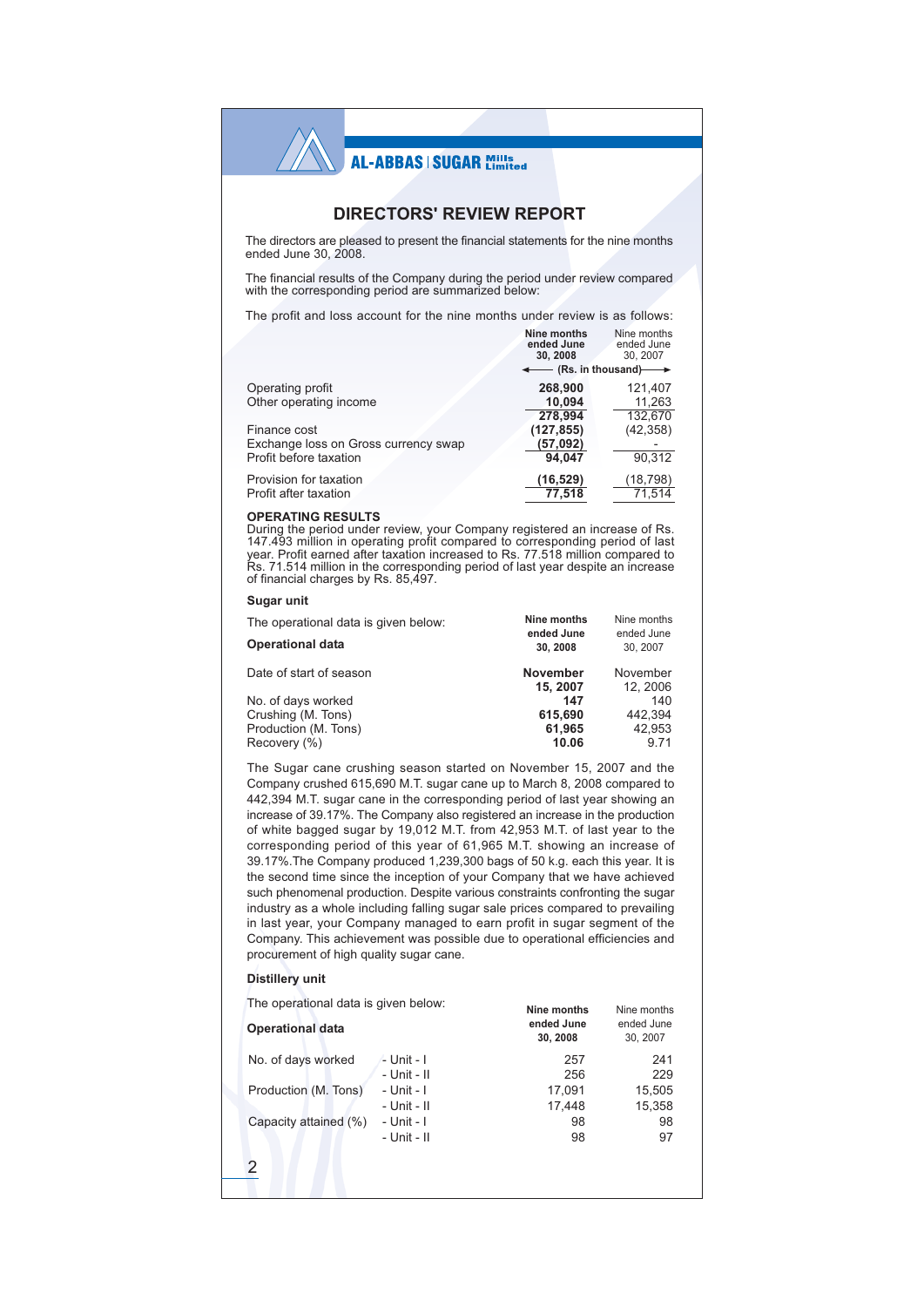During the period under review, the distillery unit of your Company performed very well and achieved capacity utilization of 98% maintaining the performance level achieved last year. Your Company faced formidable challenges as usual confronting with scarce availability and increasing prices of molasses. The Company was well aware of these bottlenecks and had been focusing to overcome these problems with strenuous efforts. As a result, the production and sales increased by 11.91% and 31.01% respectively, as compared to the corresponding period of last year. Such par excellence performance of the distillery unit has resulted in overall profit of the Company.

#### **MEDIUM DENSITY FIBRE BOARD DIVISION**

The Medium Density Fibre Board unit has already started its commercial production from April 1, 2007. The plant has been operating intermittently due to various constraints including short sanding facility. During the period under review, the plant produced 111,390 sheets and including stock in hand, sold 120,118 sheets. Our product enjoys wider acceptability in the market and has created a niche. However, your Company remained constrained mainly due to short sanding facility. The Company recently installed and successfully commissioned a fast and efficient sanding unit, imported from abroad. The installation of new sanding unit shall enable the Company to cater the additional demand of MDFB and laminated sheets so the output and profitability could be increased in years ahead

### **CARBIDE AND ALLIEDS DIVISION**

The Calcium Carbide and allied division produced 2,405 M.T. and sold 2,778 M.T. during the period under review. Our products fully conform to the international standards and have also wider acceptability in the market. However, the Government has reduced the rate of Custom Duty on Calcium Carbide from 25% to 15% in Federal Budget 2007-08 and also reduced it further from 15% to 5% paving the way for unbridled import from the China, which resulted in under utilization of our installed capacity. In order to protect this indigenous industry, the Management has been making vigorous efforts with the Government to restore the Custom Duty to its earlier level of 25% and at the same time, has recently been switching over to manufacturing of Ferro Silicon and Silicon Manganese instead of Calcium Carbide so the plant is kept busy.

### **FUTURE PROSPECTS**

Our Company has been performing well despite various adverse factors. The future outlook entirely depends on continuous availability of qualitative molasses at reasonable prices. The Management is striving hard to acquire molasses at reasonable cost. However, there is a lot to be desired on the part of the Government to evolve a rational sugar policy to protect the industry.

The molasses prices are soaring internationally and its availability to local distilleries at reasonable price remains a challenging task ahead. The Government should step in soon to restrict its unabated export to ease its availability to the local distilleries and to facilitate production of value added product for export.

#### **ACKNOWLEDGEMENT**

The Company strongly believes that its success is driven by the commitment and dedication of its employees. We acknowledge the contribution of each and every member of the Al-Abbas Sugar Mills Limited for significant contribution in areas of expertise. We would also like to express our thanks to the customers for their trust in our products and look forward to their continued patronage. We also thank our shareholders, banks and financial institution for their support, quidance and confidence reposed in our enterprise and stand committed to do our best to ensure full reward of their investment in the coming years. May Allah bless us in our efforts A'meen!

On behalf of Board of Directors  $h_{\text{mw}}$ **MUHAMMAD IQBAL USMAN** Chairman

3

Karachi: July 30, 2008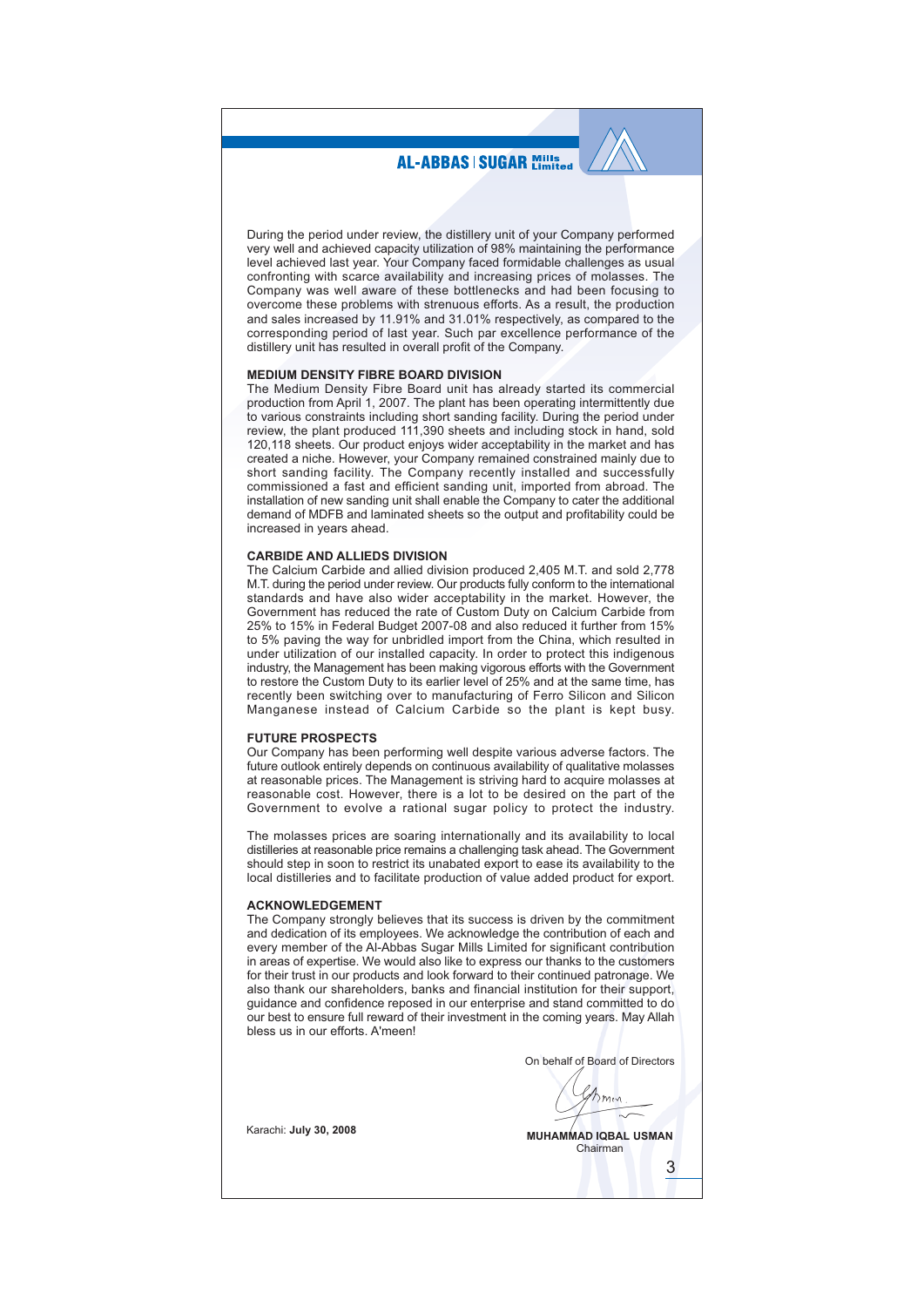# **INTERIM CONDENSED BALANCE SHEET**

**AS AT JUNE 30, 2008** 

|                                                                                              |             | June<br>30, 2008     | <b>September</b><br>30, 2007  |
|----------------------------------------------------------------------------------------------|-------------|----------------------|-------------------------------|
|                                                                                              | <b>Note</b> |                      | Merged                        |
| <b>NON-CURRENT ASSETS</b>                                                                    |             |                      | (Rupees in thousand)          |
| Property, plant and equipment<br>Intangible assets                                           | 5           | 1,980,142<br>129     | 1,855,830                     |
| Long term loan and advances<br>Long term deposits                                            |             | 6,599<br>10,996      | 5,326<br>10,018               |
| <b>CURRENT ASSETS</b>                                                                        |             | 1,997,866            | 1,871,174                     |
|                                                                                              |             |                      |                               |
| Stores, spares and loose tools<br>Stock-in-trade                                             |             | 363,175<br>1,086,832 | 176,048<br>384,071            |
| Trade debts unsecured - considered good                                                      |             | 46,351               | 143,969                       |
| Loans and advances                                                                           |             | 153,012              | 102,029                       |
| Trade deposits, short term prepayments<br>and other receivable                               |             | 51,935               | 4,848                         |
| Accrued mark-up<br>Sales tax refundable                                                      |             | 15<br>84,166         | 96<br>7,243                   |
| Cash and bank balances                                                                       |             | 19,614               | 39,142                        |
|                                                                                              |             | 1,805,100            | 857,446                       |
| <b>SHARE CAPITAL AND RESERVES</b>                                                            |             | 3,802,966            | 2,728,620                     |
|                                                                                              |             |                      |                               |
| Authorized capital<br>17,500,000 Ordinary shares of Rs. 10 each                              |             | 175,000              | 175,000                       |
| Issued, subscribed and paid-up capital                                                       |             | 173,623              | 173,623                       |
| Reserves                                                                                     |             | 458,000              | 458,000                       |
| Unappropriated profit                                                                        |             | 247,820              | 170,302                       |
| Shareholders' equity                                                                         |             | 879,443              | 801,925                       |
| <b>NON CURRENT LIABILITIES</b>                                                               |             |                      |                               |
| Long term financing                                                                          | 6           | 750,000              | 582,546                       |
| Long term loan from sponsors<br>Liabilities against assets subject to finance lease          |             | 395,741              | 379,825                       |
| Deferred liabilities                                                                         |             | 5,065<br>38,186      | 35,107                        |
|                                                                                              |             | 1,188,992            | 997,478                       |
| <b>CURRENT LIABILITIES</b>                                                                   |             |                      |                               |
| Trade and other payables                                                                     |             | 839,475              | 413,159                       |
| Accrued mark-up                                                                              |             | 32,526               | 30,013                        |
| Short term borrowings                                                                        |             | 812,113              | 279,004                       |
| Current maturity of long term financing<br>Provision for taxation                            |             | 37,273<br>13,144     | 193,897<br>13,144             |
| <b>CONTINGENCIES AND COMMITMENTS</b>                                                         | 7           | 1,734,530            | 929,217                       |
|                                                                                              |             | 3,802,966            | 2,728,620                     |
| The annexed notes form an integral part of these interim condensed financial<br>information. |             |                      |                               |
|                                                                                              |             |                      |                               |
|                                                                                              |             |                      |                               |
|                                                                                              |             |                      |                               |
| <b>Shunaid Qureshi</b><br><b>Chief Executive</b>                                             |             |                      | <b>Asim Ghani</b><br>Director |
|                                                                                              |             |                      |                               |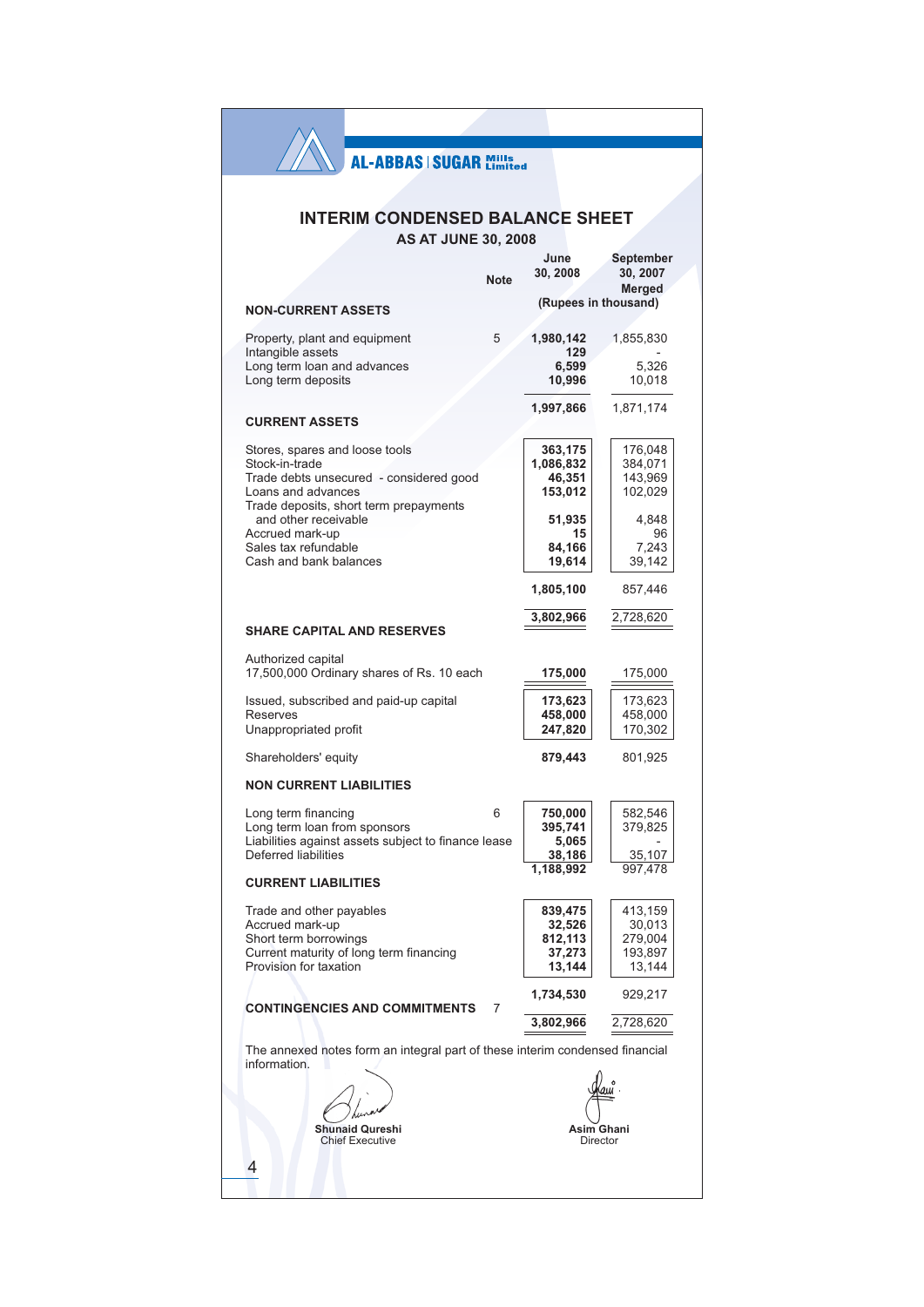# **INTERIM CONDENSED PROFIT AND LOSS ACCOUNT** FOR THE NINE MONTHS ENDED JUNE 30, 2008

|                             | <b>Nine Monts Ended</b><br>2008 | 2007<br>(Rupees in thousand) | <b>Quarter Ended</b><br>2008<br>(Rupees in thousand) | 2007      |
|-----------------------------|---------------------------------|------------------------------|------------------------------------------------------|-----------|
|                             |                                 |                              |                                                      |           |
| Turnover                    | 2,006,423                       | 1,815,790                    | 749,928                                              | 582,687   |
| Cost of sales               | (1, 566, 344)                   | (1,584,124)                  | (523, 759)                                           | (522,628) |
|                             |                                 |                              |                                                      |           |
| Gross profit                | 440,079                         | 231,666                      | 226,169                                              | 60,059    |
|                             |                                 |                              |                                                      |           |
| <b>Distribution cost</b>    | (106, 414)                      | (63, 613)                    | (64, 105)                                            | (29, 307) |
| Administrative expenses     | (58, 544)                       | (38, 214)                    | (22, 887)                                            | (13, 120) |
| Other operating expenses    | (6, 221)                        | (8, 432)                     | 1,468                                                | (437)     |
|                             |                                 |                              |                                                      |           |
|                             | (171, 179)                      | (110, 259)                   | (85, 524)                                            | (42,864)  |
|                             |                                 |                              |                                                      |           |
|                             | 268,900                         | 121,407                      | 140,645                                              | 17,195    |
|                             |                                 |                              |                                                      |           |
| Finance cost                | (127, 855)                      | (42, 358)                    | (48, 716)                                            | (21, 859) |
| Exchange loss on cross      |                                 |                              |                                                      |           |
| currency swap               | (57,092)                        |                              | (57,092)                                             |           |
| Other operating income      | 10,094                          | 11,263                       | 2,132                                                | 6,672     |
| Profit before taxation      | 94,047                          | 90,312                       | 36,969                                               | 2,008     |
|                             |                                 |                              |                                                      |           |
| Taxation                    | (16, 529)                       | (18, 798)                    | (8, 549)                                             | 1,476     |
|                             |                                 |                              |                                                      |           |
| Profit after taxation       | 77,518                          | 71,514                       | 28,420                                               | 3,484     |
|                             |                                 |                              |                                                      |           |
|                             |                                 |                              |                                                      |           |
| Earnings per share - Rupees | 4.46                            | 4.12                         | 1.64                                                 | 0.20      |

The annexed notes form an integral part of these interim condensed financial information.

Shunaid Qureshi<br>Chief Executive

au Asim Ghani<br>Director

 $\overline{5}$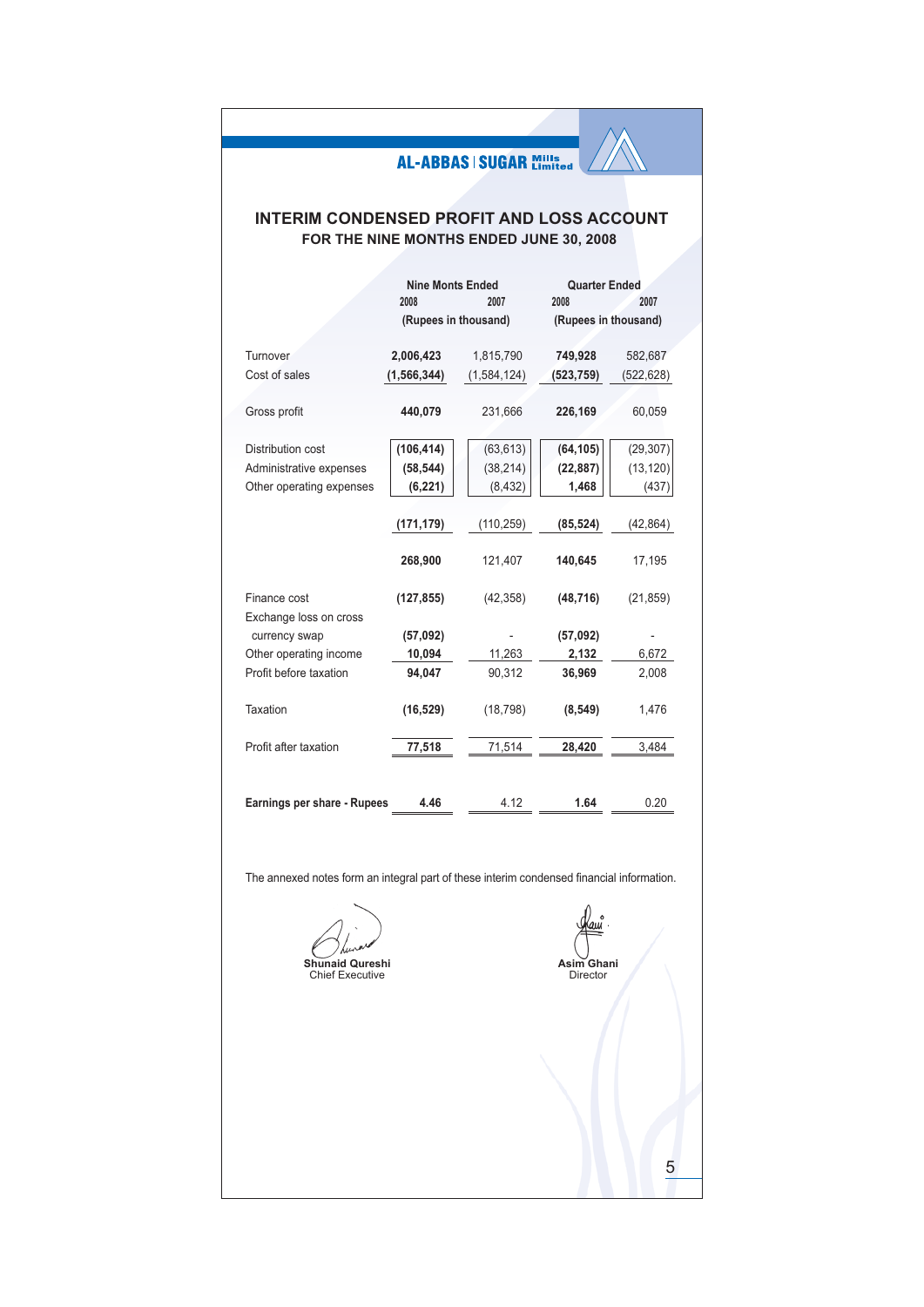X)

# **INTERIM CONDENSED CASH FLOW STATEMENT** FOR THE NINE MONTHS ENDED JUNE 30, 2008

|                                                                                           | <b>Note</b> | June<br>30, 2008       | June<br>30, 2007     |
|-------------------------------------------------------------------------------------------|-------------|------------------------|----------------------|
|                                                                                           |             |                        | (Rupees in thousand) |
| Cash flow from operating activities                                                       |             |                        |                      |
|                                                                                           |             |                        |                      |
| Cash used in operations                                                                   | 8           | (174, 415)             | (10, 466)            |
|                                                                                           |             |                        |                      |
| Financial charges paid                                                                    |             | (182, 434)             | (51, 432)            |
| Taxes paid                                                                                |             | (17, 921)              | (47, 584)            |
|                                                                                           |             |                        |                      |
|                                                                                           |             | (200, 355)             | (99,016)             |
|                                                                                           |             |                        |                      |
| Net cash used in operating activities                                                     |             | (374, 770)             | (109, 482)           |
|                                                                                           |             |                        |                      |
| Cash flow from investing activities                                                       |             |                        |                      |
|                                                                                           |             |                        |                      |
| Capital expenditure on property, plant and equipment                                      |             | (201, 941)             | (21, 353)            |
| Proceedes from disposal of fixed assets                                                   |             |                        | 175                  |
| Intangible assets                                                                         |             |                        |                      |
|                                                                                           |             | (150)                  |                      |
| Investment in subsidiary Company                                                          |             |                        | (30, 750)            |
| Long term loans and advances                                                              |             | (1, 273)               | (854)                |
| Long term deposits                                                                        |             | (978)                  | (10)                 |
|                                                                                           |             |                        |                      |
| Net cash used in investing activities                                                     |             | (204, 342)             | (52, 792)            |
|                                                                                           |             |                        |                      |
| Cash flow from financing activities                                                       |             |                        |                      |
| Repayment of long term financing                                                          |             | (739, 170)             | (55, 909)            |
| Proceeds from long term financing                                                         |             | 750,000                |                      |
| Long term loan from sponsors                                                              |             | 15,916                 |                      |
| Repayment of liablities against assets subject to finance lease                           |             | (271)                  |                      |
| Short term borrowings                                                                     |             | 533,109                | 218,054              |
|                                                                                           |             |                        |                      |
| Net cash from financing activities                                                        |             | 559,584                | 162,145              |
|                                                                                           |             |                        |                      |
| Net decrease in cash and cash equivalents                                                 |             | (19, 528)              | (129)                |
|                                                                                           |             |                        |                      |
| Cash and cash equivalents at beginning of the period                                      |             | 39,142                 | 10,907               |
|                                                                                           |             |                        |                      |
| Cash and cash equivalents at the end of the period                                        |             | 19,614                 | 10,778               |
|                                                                                           |             |                        |                      |
| The annexed notes form an integral part of these interim condensed financial information. |             |                        |                      |
|                                                                                           |             |                        |                      |
|                                                                                           |             |                        |                      |
|                                                                                           |             |                        |                      |
|                                                                                           |             |                        |                      |
| naid Qureshi<br><b>Chief Executive</b>                                                    |             | Asim Ghani<br>Director |                      |
|                                                                                           |             |                        |                      |

 $6\phantom{a}$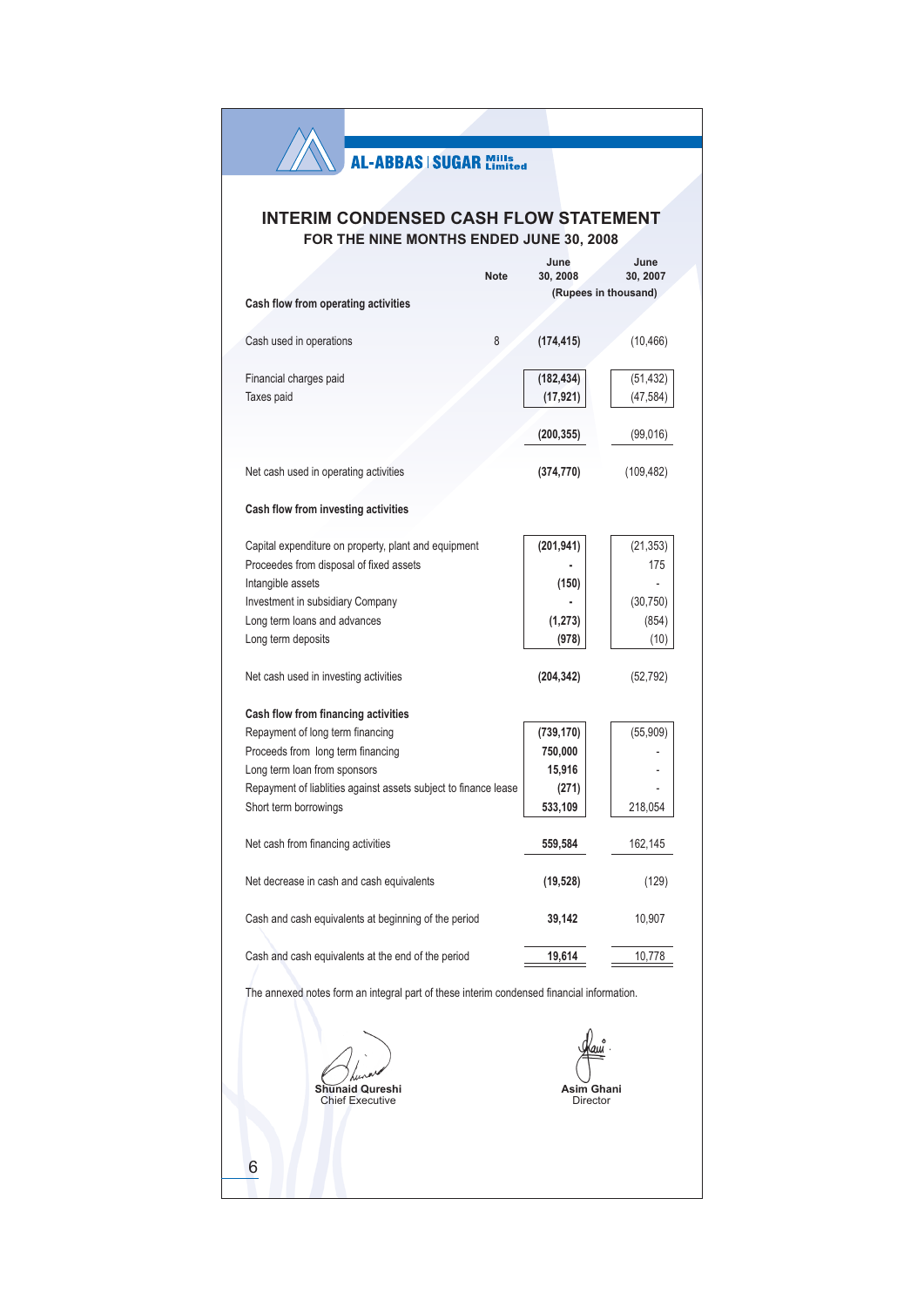# **INTERIM CONDENSED STATEMENT OF CHANGES IN EQUITY** FOR THE NINE MONTHS ENDED JUNE 30, 2008

|                                                       |                  |         | Revenue reserve          |         |         |
|-------------------------------------------------------|------------------|---------|--------------------------|---------|---------|
|                                                       | Share<br>capital | General | Unappropriated<br>profit | Total   | Total   |
|                                                       |                  |         | (Rupees in thousand)     |         |         |
| Balance as at October 01, 2006                        | 173,623          | 458,000 | 20,784                   | 652,407 | 826,030 |
| Net profit for the nine months ended                  |                  |         |                          |         |         |
| June 30, 2007                                         |                  |         | 71.514                   | 71,514  | 71,514  |
| Balance as at June 30, 2007                           | 173,623          | 458,000 | 92,298                   | 550,298 | 723,921 |
| Balance as at October 01, 2007                        | 173.623          | 458,000 | 170,303                  | 628,303 | 801.925 |
| Net profit for the nine months ended<br>June 30, 2008 |                  |         | 77.518                   | 77,518  | 77,518  |
| Balance as at June 30, 2008                           | 173,623          | 458,000 | 247,821                  | 705,821 | 879,443 |

The annexed notes form an integral part of these interim condensed financial information.

auî

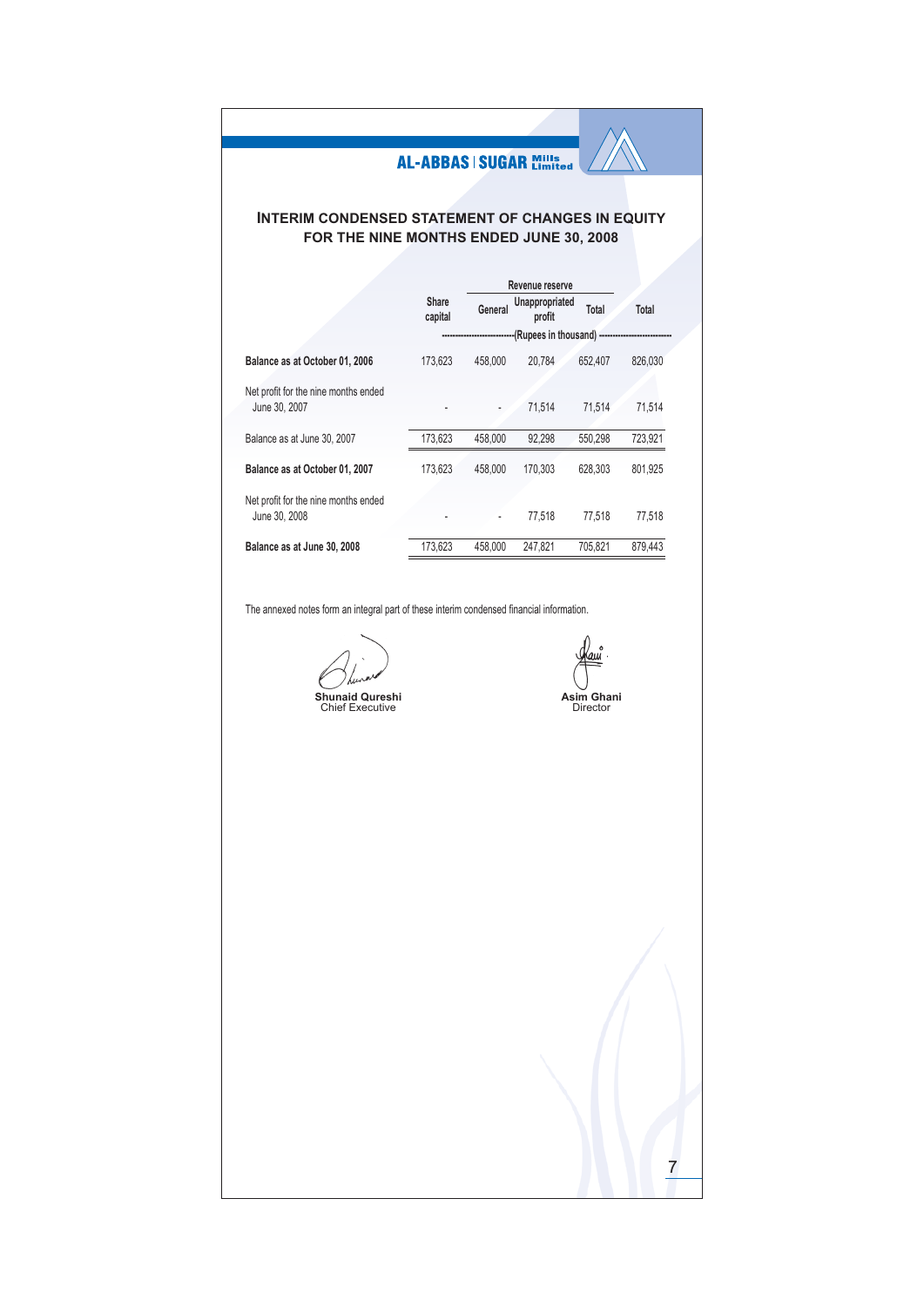## NOTES TO THE INTERIM CONSENSED FINANCIAL INFORMATION FOR THE NINE MONTHS ENDED JUNE 30, 2008

#### $\overline{1}$ THE COMPANY AND ITS OPERATIONS

1.1 Al-Abbas Sugar Mills Limited (AASML) was incorporated in Pakistan on May<br>2, 1991 as a public limited company. The Company's shares are quoted on the Karachi Stock Exchange. The registered office of the Company is situated at Karachi. The Company carry out the business of following divisions.

|                | <b>Division</b>                  | Principal<br><b>Activities</b>                                         | <b>Location of</b><br>undertaking | <b>Commencement of</b><br>commercial<br>production      |
|----------------|----------------------------------|------------------------------------------------------------------------|-----------------------------------|---------------------------------------------------------|
| 1              | Sugar                            | Manufacturing<br>and sale of<br>sugar                                  | Mirwah<br>Gorchani,<br>Mirpurkhas | December 15, 1993                                       |
| $\overline{2}$ | Distillery                       | Manufacturing<br>and sale of<br>industrial<br>alcohol                  | Mirwah<br>Gorchani.<br>Mirpurkhas | Unit I: August 20, 2000<br>Unit II: January 23,<br>2004 |
| 3              | Calcium<br>Carbide<br>and others | Manufacturing<br>and sales of<br>Calcium Carbide<br>and Alloys         | Dhabeji, Thatta.                  | November 1, 2006                                        |
| 4              | Medium<br>Density<br>Fiber Board | Manufacturing<br>and sales of<br><b>Medium Density</b><br>Fiber Board. | Dhabeji, Thatta.                  | April, 1st 2007                                         |

1.2 The Boards of Directors of the Company and Al-Abbas Industries Limited (AAIL), in their separate meetings approved a Scheme of Arrangement (the Scheme) in terms of sections 284-287 of the Companies Ordinance, 1984 (the Ordinance) for the amalgamation of AAIL with and into Company with effect From April 1, 2007 (effective date). The Scheme was approved by the<br>shareholders of the Company and AAIL in their separate extra-ordinary general meetings held on November 14, 2007. The Company and AAIL has filed the proceeding of the separate Extra-ordinary meeting for sanctioning the Scheme to the Honorable High Court of Sindh at Karachi and the Court has issued the Order sanctioning the Scheme. The Certified True Copy of the Court Order has been filed with Securities and Exchange Commission of Pakistan on January 30, 2008. Pursuant to Court Order the AAIL has been amalgamated with the Company with effect from April 1, 2007. The financial statements for the year ended September 30, 2007 has now been prepared by incorporating the assets and liabilities of the then AAIL at fair value prevailing on the date of merger which is April 1, 2007.

The fair values of the property, plant and equipment has been determined by M/s Sipra & Company (Private) Limited approved valuer on the panel of valuers approved by the Pakistan Bankers Association, vide their report dated January 15, 2008. The Company has adopted acquisition method for the purpose of merger of financial statements of AAIL. Therefore, the corresponding figures<br>have been disclosed in these interim condensed financial information based on merged financial statements for the year ended September 30, 2007.

#### $\overline{2}$ **BASIS OF PREPARATION**

These Interim Condensed Financial Information have been prepared in accordance with the requirements of the International Accounting Standards 34 "Interim Financial Reporting" and are submitted to the shareholders as<br>required by Section 245 of the Companies Ordinance, 1984.

#### $\overline{\mathbf{3}}$ ACCOUNTING POLICIES

The accounting policies adopted for the preparation of these Interim Condensed Financial Information are the same as those applied in the preparation of preceding annual published financial statements of the Company for the year ended September 30, 2007.

### **SEASONAL PRODUCTION**

8

Due to the seasonal availability of sugarcane, the manufacturing of sugar is carried out during the period of availability of sugarcane and cost incurred/accrued up to the reporting date have been accounted for. Accordingly, the cost incurred/accrued after the reporting date will be reported in the subsequent interim and annual financial statements.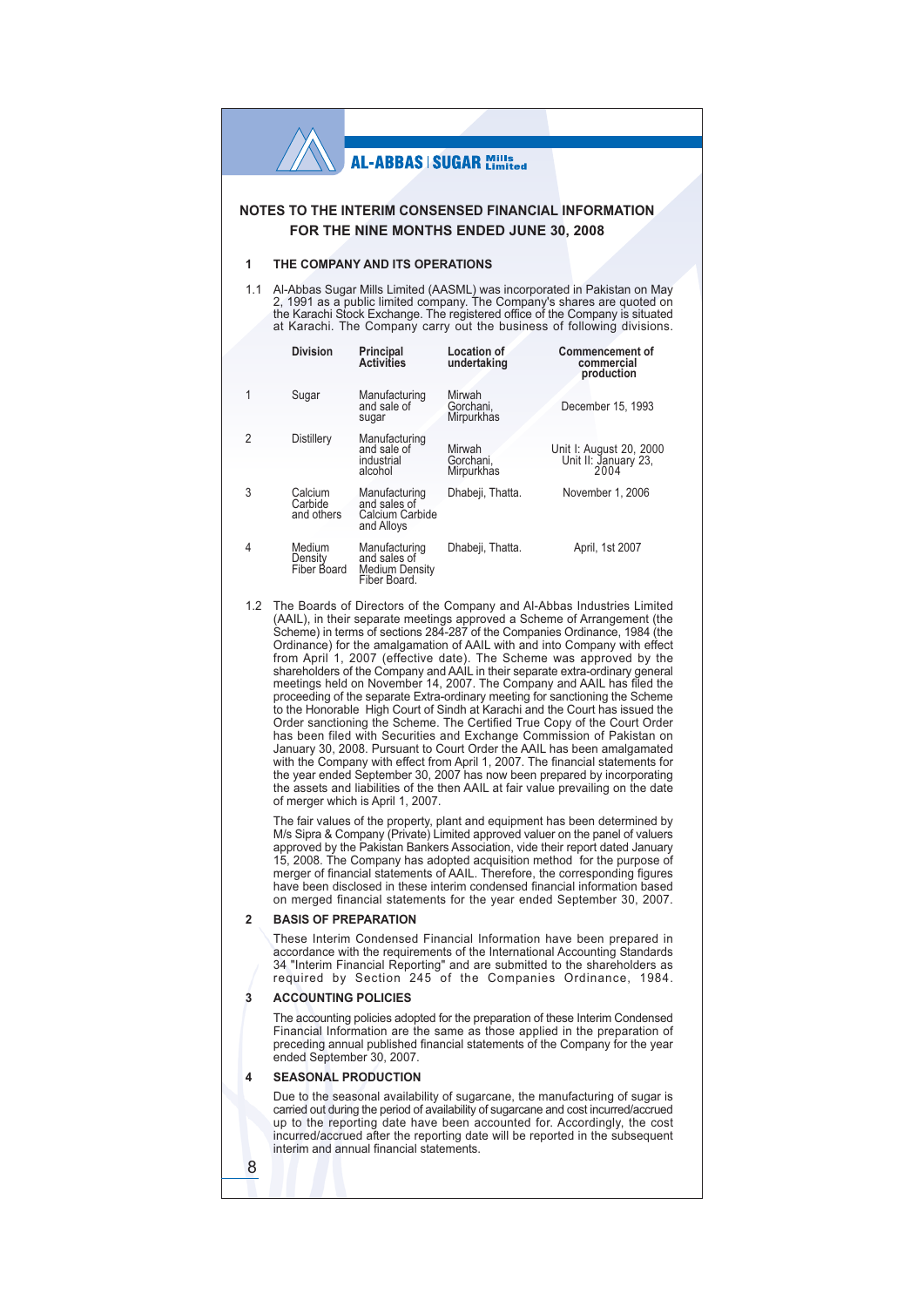| 5   | <b>PROPERTY, PLANT AND EQUIPMENT</b>                                                                                                                  | <b>June, 30</b><br>2008<br>(Rupees in thousand)<br><b>Addition</b> | <b>June, 30</b><br>2007                    |
|-----|-------------------------------------------------------------------------------------------------------------------------------------------------------|--------------------------------------------------------------------|--------------------------------------------|
| 5.1 | Tangible assets - Operating                                                                                                                           |                                                                    |                                            |
|     | Non factory building<br>Plant and machinery<br>Office equipment<br>Furniture, fixture and others<br>Motor Vehicles - owned<br>Motor Vehicles - leased | ٠<br>7,828<br>1.053<br>191<br>400<br>5.336<br>14.808               | 335<br>781<br>1,454<br>200<br>416<br>3,186 |
| 5.2 | Capital work in progress                                                                                                                              | 192,469                                                            | 18,167                                     |

#### **LONG TERM FINANCING**  $6\overline{6}$

This represents privately placed Term Finance Certificates (TFCs) issued by the Company to Allied Bank Limited aggregating to Rs. 750.00 million and having a face value of Rs.5,000 each. The TFCs carry markup at the rate o annum. Principal amount is repayable in 10 equal semi-annual installment of Rs.75 million each commencing from May 2009. The TFCs are due to be redeemed latest by<br>November 2015. The TFCs are secured against first pari passu hypothecation charge on all present and future assets of the Company.

#### $\overline{7}$ **CONTINGENCIES AND COMMITMENTS**

#### 7.1 Contingencies

There has been no change in contingencies since the last audited financial statements for the year ended September 30, 2007.

## 7.2 Commitments

The commitments as on the balance sheet date for capital expenditre amounting to Rs. 208 millions (September 30, 2007 : Rs. 12 million.)

|   |                                                                                                                                                                                                                                              | <b>June, 30</b><br>2008                                                                       | <b>June, 30</b><br>2007                                               |
|---|----------------------------------------------------------------------------------------------------------------------------------------------------------------------------------------------------------------------------------------------|-----------------------------------------------------------------------------------------------|-----------------------------------------------------------------------|
| 8 | <b>CASH USED IN OPERATIONS</b>                                                                                                                                                                                                               |                                                                                               | (Rupees in thousand)                                                  |
|   | Profit before taxation                                                                                                                                                                                                                       | 94,047                                                                                        | 90,312                                                                |
|   | Adjustment for:<br>Depreciation<br>Amortization of intangible assets<br>Markup Income<br>Gain on disposal of fixed assets<br>Provision for slow moving items and obsolescence<br>Finance cost<br>Deferred liabilities - Market Committee Fee | 82,965<br>21<br>173<br>184,947<br>3,079<br>271,185                                            | 47,260<br>100<br>(144)<br>1,000<br>42,358<br>2,212<br>92,786          |
|   | Operating profit before working capital changes                                                                                                                                                                                              | 365,232                                                                                       | 183,098                                                               |
|   | Changes in working capital:                                                                                                                                                                                                                  |                                                                                               |                                                                       |
|   | (Increase)/ decrease in current assets                                                                                                                                                                                                       |                                                                                               |                                                                       |
|   | Stores, spare parts and loose tools<br>Stock-in-trade<br>Trade debts<br>Loans and advances<br>Trade deposits and short term prepayments<br>Accrued mark-up<br>Sales tax refundable                                                           | (187, 127)<br>(702, 761)<br>97,618<br>(50, 983)<br>(46,041)<br>254<br>(76, 923)<br>(965, 963) | (7,978)<br>(236, 388)<br>34,924<br>6,152<br>5,810<br>79<br>(197, 401) |
|   | Increase in trade and other payables                                                                                                                                                                                                         | 426,316                                                                                       | 3,837                                                                 |
|   | Cash used in operations                                                                                                                                                                                                                      | (174, 415)                                                                                    | (10, 466)                                                             |
|   |                                                                                                                                                                                                                                              |                                                                                               | 9                                                                     |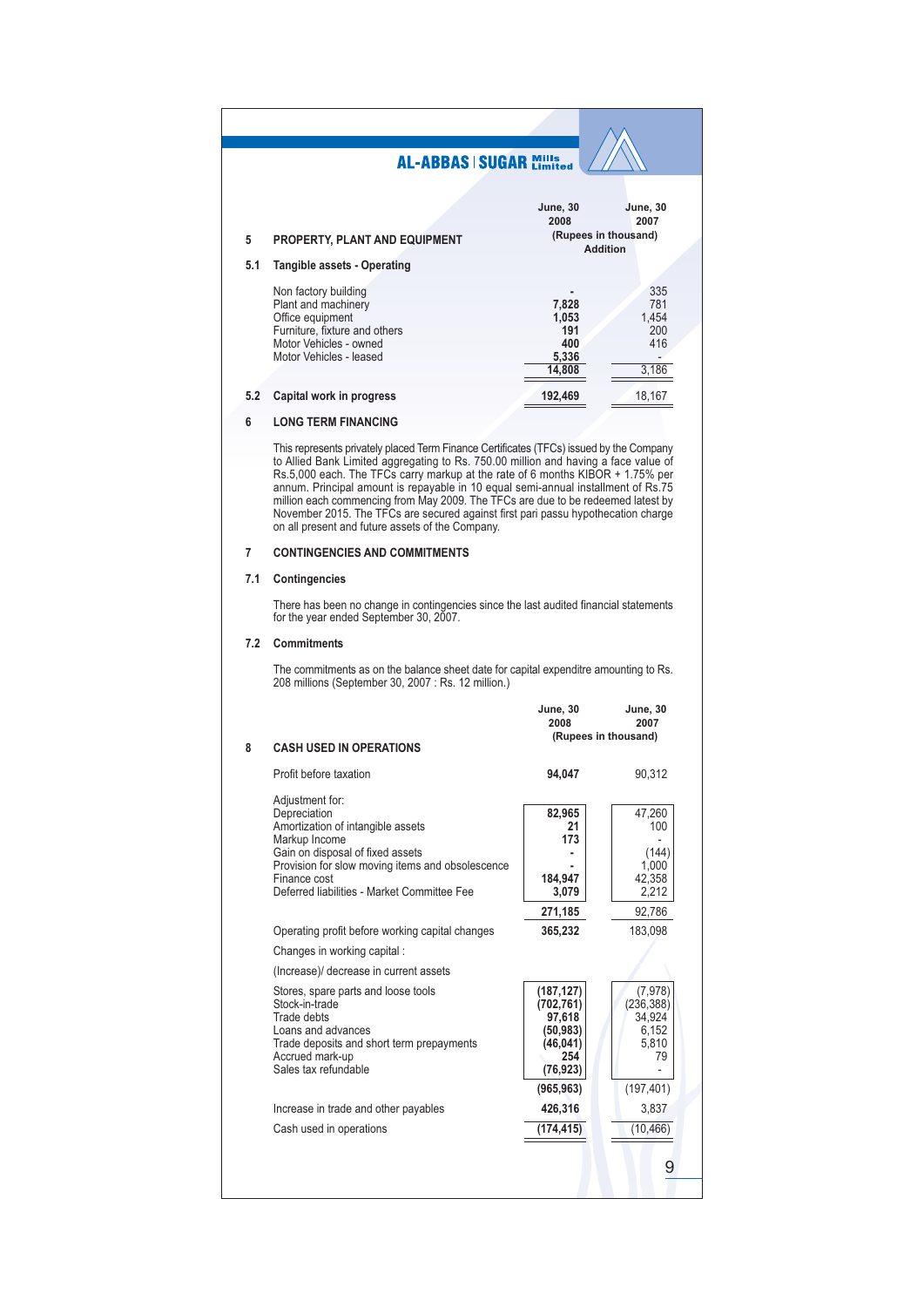|                              |                   |                 |                               | AL-ABBAS SUGAR Mills |                 |                                 |                                                                                                                                                      |
|------------------------------|-------------------|-----------------|-------------------------------|----------------------|-----------------|---------------------------------|------------------------------------------------------------------------------------------------------------------------------------------------------|
| (Rupees in thousand)         |                   | Jun 30,<br>2007 |                               | 1,815,790            | 168,053         |                                 | $(38,214)$<br>$(42,358)$<br>$(7,693)$<br>$10,524$<br>$(18,798)$<br>71,514                                                                            |
|                              |                   | Jun 30,<br>2008 | <b>Total</b>                  | 2,006,423            | 333,665         |                                 | $(58, 544)$<br>$(127, 855)$<br>$\frac{(16,529)}{77,518}$<br>$(57,092)$<br>$(6,222)$<br>10,094                                                        |
|                              |                   | Jun 30,<br>2007 | <b>MDFB</b>                   | 1                    |                 |                                 |                                                                                                                                                      |
|                              |                   | Jun 30,<br>2008 |                               | 74,071               | (29,310)        |                                 |                                                                                                                                                      |
|                              | Nine Months Ended | Jun 30,<br>2007 | Calcium Carbide<br>and others |                      | ı               |                                 |                                                                                                                                                      |
|                              |                   | Jun 30,<br>2008 |                               | 79,706               | 2,185           |                                 |                                                                                                                                                      |
|                              |                   | Jun 30,<br>2007 | Distillery                    | 1,098,981            | 86,381          |                                 |                                                                                                                                                      |
|                              |                   | Jun 30,<br>2008 |                               | 1,144,168            | 260,827         |                                 |                                                                                                                                                      |
|                              |                   | Jun 30,<br>2007 | Sugar                         | 716,809              | 81,672          |                                 |                                                                                                                                                      |
|                              |                   | Jun 30,<br>2008 |                               | 708,478              | 99,963          |                                 |                                                                                                                                                      |
| SEGMENT REPORTING<br>ၜ<br>10 |                   |                 |                               | Sales                | Segment results | Unallocated Corporate Expenses: | Enchange loss on cross currency swap<br>Other operating expenses<br>Other Operating income<br>Administration cost<br><b>Finance Cost</b><br>Taxation |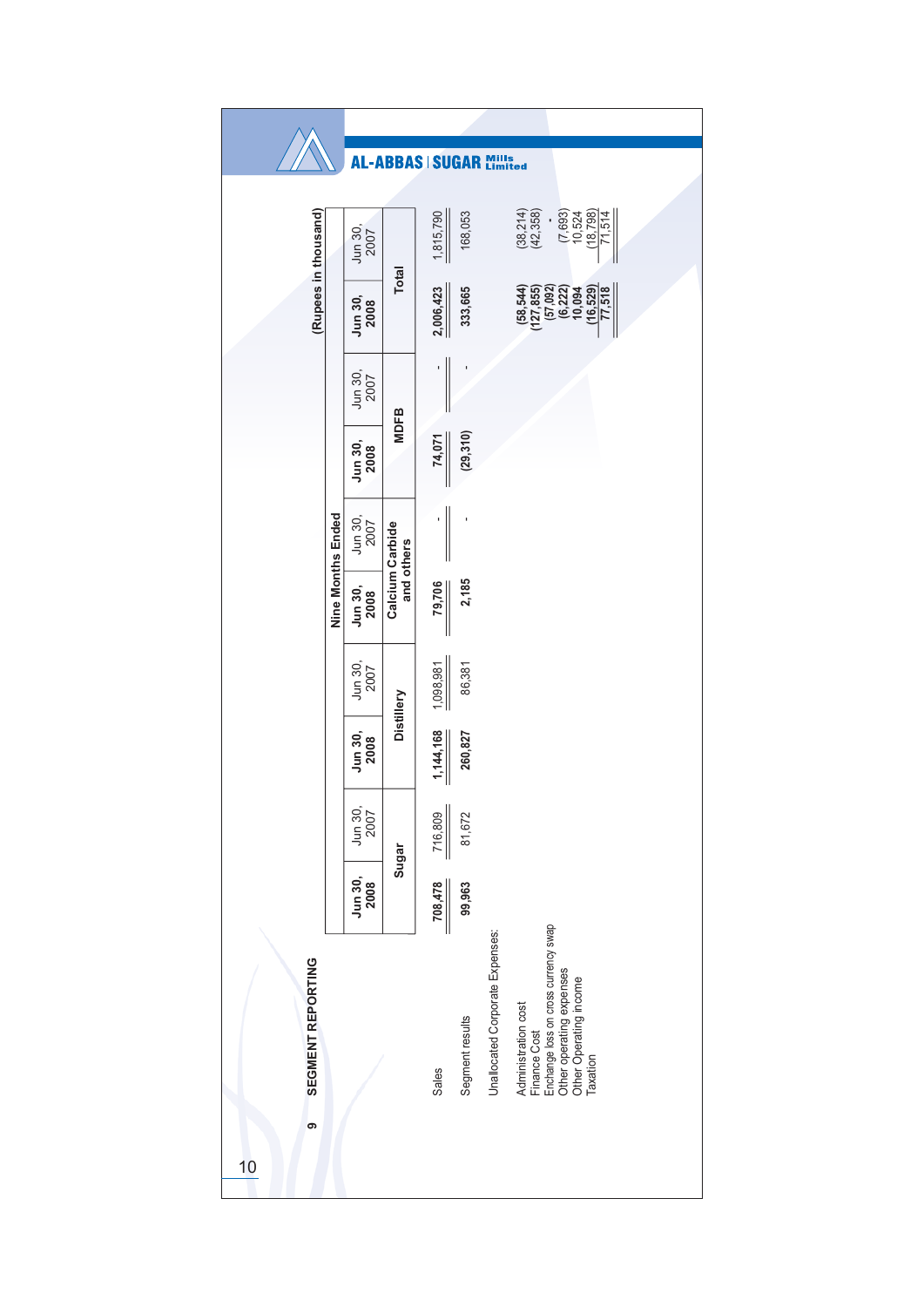| (Rupees in thousand)<br>$(13, 120)$<br>$(21, 859)$<br>6,672<br>1,476<br>30,752<br>(437)<br>3,484<br>685,507<br>2,728,620<br>164,428<br>1,926,695<br>21,353<br>47,260<br>2,043,113<br>582,687<br>,762,267<br>Jun 30,<br>2007<br><b>Total</b><br>749,928<br>$(22, 887)$<br>$(48, 716)$<br>$(57, 092)$<br>(8, 549)<br>1,555,449<br>162,064<br>1,468<br>2,132<br>3,802,966<br>340,104<br>$\frac{2,583,418}{2,923,522}$<br>82,965<br>28,420<br>2,247,517<br>201,941<br>Jun 30,<br>2008<br>Jun 30,<br>2007<br><b>MDFB</b><br>2,722<br>369,419<br>14,868<br>25,204<br>3,821<br>Jun 30,<br>2008<br>Jun 30,<br>2007<br>Calcium Carbide<br>Quarter Ended<br>and others<br>33,525<br>15,099<br>539,903<br>36,145<br>22,937<br>Jun 30,<br>2008<br>347,916<br>19,228<br>Jun 30,<br>2007<br>26,079<br>338, 144<br>4,534<br>Distillery<br>24,926<br>111,806<br>314,400<br>1,189<br>Jun 30,<br>2008<br>404,011<br>Jun 30,<br>2007<br>11,524<br>234,771<br>347,363<br>159,894<br>21,181<br>Sugar<br>Jun 30,<br>2008<br>287,188<br>32,436<br>331,728<br>298,949<br>20,234<br>Exchange Loss on Gross currency swap<br><b>Unallocated Corporate Expenses:</b><br>Capital expenditure<br>Unallocated capital expenditure<br>Unallocated segment liabilities<br>Segment assets<br>Unallocated segment assets<br>Other operating expenses<br>Other Operating income<br>Administration cost<br>Segment liabilities<br>Segment results<br><b>Finance Cost</b><br>Depreciation<br>Taxation<br><b>Sales</b><br>9.2<br>9.3<br>9.4<br>$\overline{9}$ |  |  |  | <b>AL-ABBAS   SUGAR</b> |  |  |  |
|-------------------------------------------------------------------------------------------------------------------------------------------------------------------------------------------------------------------------------------------------------------------------------------------------------------------------------------------------------------------------------------------------------------------------------------------------------------------------------------------------------------------------------------------------------------------------------------------------------------------------------------------------------------------------------------------------------------------------------------------------------------------------------------------------------------------------------------------------------------------------------------------------------------------------------------------------------------------------------------------------------------------------------------------------------------------------------------------------------------------------------------------------------------------------------------------------------------------------------------------------------------------------------------------------------------------------------------------------------------------------------------------------------------------------------------------------------------------------------------------------------------------------|--|--|--|-------------------------|--|--|--|
|                                                                                                                                                                                                                                                                                                                                                                                                                                                                                                                                                                                                                                                                                                                                                                                                                                                                                                                                                                                                                                                                                                                                                                                                                                                                                                                                                                                                                                                                                                                         |  |  |  |                         |  |  |  |
|                                                                                                                                                                                                                                                                                                                                                                                                                                                                                                                                                                                                                                                                                                                                                                                                                                                                                                                                                                                                                                                                                                                                                                                                                                                                                                                                                                                                                                                                                                                         |  |  |  |                         |  |  |  |
|                                                                                                                                                                                                                                                                                                                                                                                                                                                                                                                                                                                                                                                                                                                                                                                                                                                                                                                                                                                                                                                                                                                                                                                                                                                                                                                                                                                                                                                                                                                         |  |  |  |                         |  |  |  |
|                                                                                                                                                                                                                                                                                                                                                                                                                                                                                                                                                                                                                                                                                                                                                                                                                                                                                                                                                                                                                                                                                                                                                                                                                                                                                                                                                                                                                                                                                                                         |  |  |  |                         |  |  |  |
|                                                                                                                                                                                                                                                                                                                                                                                                                                                                                                                                                                                                                                                                                                                                                                                                                                                                                                                                                                                                                                                                                                                                                                                                                                                                                                                                                                                                                                                                                                                         |  |  |  |                         |  |  |  |
|                                                                                                                                                                                                                                                                                                                                                                                                                                                                                                                                                                                                                                                                                                                                                                                                                                                                                                                                                                                                                                                                                                                                                                                                                                                                                                                                                                                                                                                                                                                         |  |  |  |                         |  |  |  |
|                                                                                                                                                                                                                                                                                                                                                                                                                                                                                                                                                                                                                                                                                                                                                                                                                                                                                                                                                                                                                                                                                                                                                                                                                                                                                                                                                                                                                                                                                                                         |  |  |  |                         |  |  |  |
|                                                                                                                                                                                                                                                                                                                                                                                                                                                                                                                                                                                                                                                                                                                                                                                                                                                                                                                                                                                                                                                                                                                                                                                                                                                                                                                                                                                                                                                                                                                         |  |  |  |                         |  |  |  |
|                                                                                                                                                                                                                                                                                                                                                                                                                                                                                                                                                                                                                                                                                                                                                                                                                                                                                                                                                                                                                                                                                                                                                                                                                                                                                                                                                                                                                                                                                                                         |  |  |  |                         |  |  |  |
|                                                                                                                                                                                                                                                                                                                                                                                                                                                                                                                                                                                                                                                                                                                                                                                                                                                                                                                                                                                                                                                                                                                                                                                                                                                                                                                                                                                                                                                                                                                         |  |  |  |                         |  |  |  |
|                                                                                                                                                                                                                                                                                                                                                                                                                                                                                                                                                                                                                                                                                                                                                                                                                                                                                                                                                                                                                                                                                                                                                                                                                                                                                                                                                                                                                                                                                                                         |  |  |  |                         |  |  |  |
|                                                                                                                                                                                                                                                                                                                                                                                                                                                                                                                                                                                                                                                                                                                                                                                                                                                                                                                                                                                                                                                                                                                                                                                                                                                                                                                                                                                                                                                                                                                         |  |  |  |                         |  |  |  |